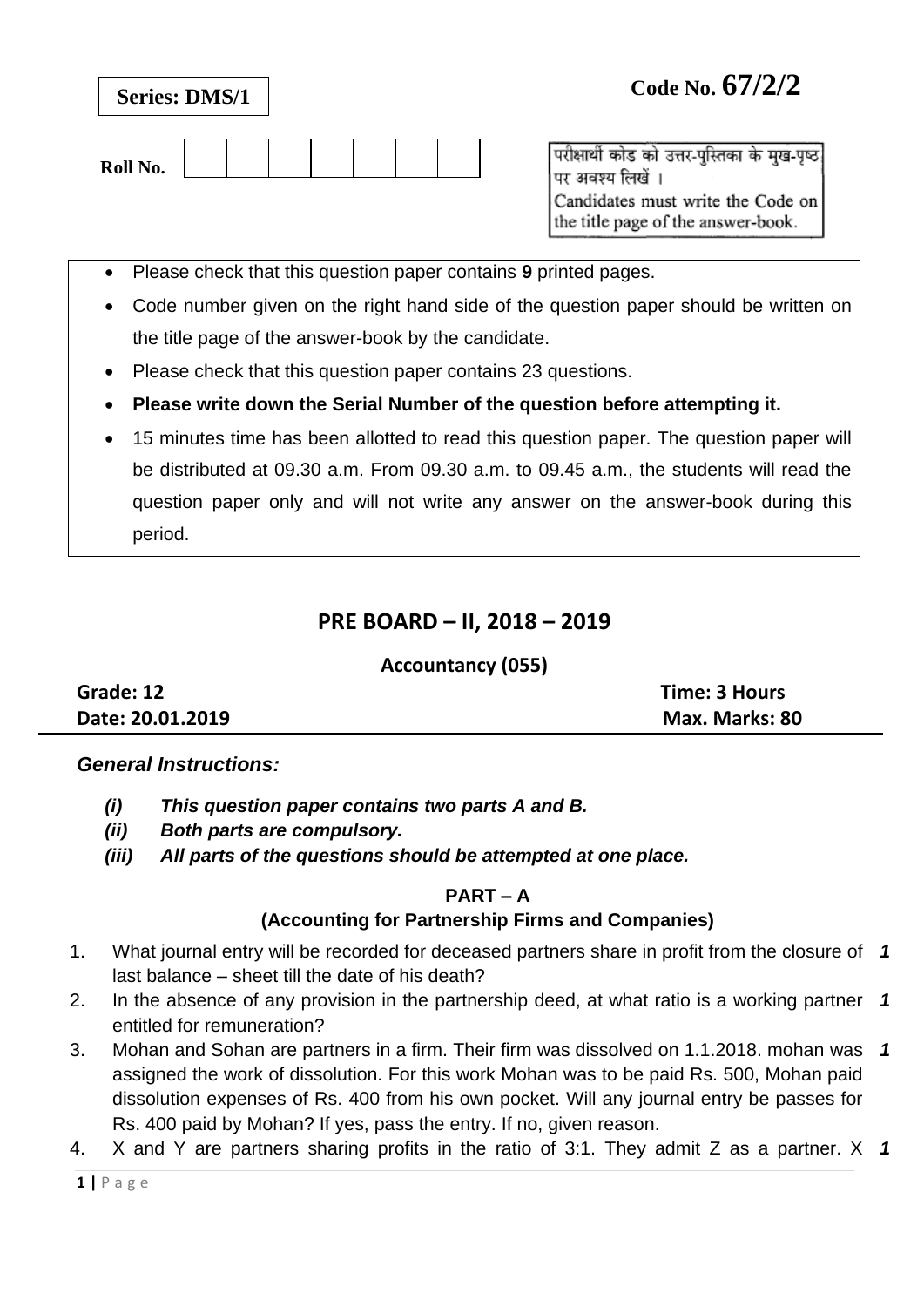surrenders  $1/3^{rd}$  of his share and Y surrenders  $1/4^{th}$  of his share in fovour of Z. What will be the new profit sharing ratio?

- (a) 8:3:5 (b) 3:8:5 (c) 5:8:3 (d) 8:6:3
- 5. What is meant by Employees Stock Option Plan? *1*
- 6. D Ltd. invited applications for issuing 10,00,000 equity shares of Rs. 10 each. The public applied for 8,55,000 shares. Can the company proceed for the allotment of shares? Give reasons in support of your answer. *1*
- 7. Guru Ltd. invited applications for issuing 5,00,000 equity shares of Rs. 10 each at a *3* premium of Rs. 5 per share. Because of favourable market conditions the issue was over subscribed and applications for 15,00,000 shares were received. Suggest the alternatives available to the Board of Directors for the allotment of shares.
- 8. Jan Dhan Bank, an All India Financial Institution, had 10,000, 12 % debentures of ₹ 100 each, outstanding as at 31st March, 2017. These debentures were due for redemption on 30th June, 2018. Pass necessary Journal Entries for redemption of debentures. Also, state the amount of Debenture Redemption Reserve to be created for the purpose of redemption. *3*
- 9. Amit and Ankur are partners sharing profits and losses in the ratio of 3:2 respectively. They *3* admit Anshu as partner with 1/6<sup>th</sup> share in the profits of the firm. Amit personally guaranteed that Anshu's share of profit would not be less than Rs. 30,000 in any year. The net profit of the firm for the year ending 31<sup>st</sup> March 2018 was Rs. 90,000, Prepare Profit and Loss Appropriation A/c.
- 10. How will be the following items dealt while preparing the Income and Expenditure Account *3* for the year ending on 31<sup>st</sup> March, 2018 and a Balance Sheet as on that date?

| <b>Particulars</b>                         | 1st        | April 31 <sup>st</sup> March 2018 |
|--------------------------------------------|------------|-----------------------------------|
|                                            | 2017 (Rs.) | (Rs.)                             |
| Amount due to supplier of Sports Materials | 1,50,000   | 97,500                            |
| Advance to supplier of Sports Materials    | 50,000     | 37,500                            |
| <b>Stock of Sports Materials</b>           | 1,05,000   | 25,000                            |
|                                            |            |                                   |

During 2017 – 18, the payment made to the suppliers of Sports Materials was Rs. 5,40,000. Cash purchases 20% of credit purchases.

11. Bhavya and Sakshi are partners in a firm, sharing profits and losses in the ratio of 3:2.On 31st March, 2018 their Balance Sheet was as under: *4*

Balance Sheet of Bhavya and Sakshi

| Liabilities                        | Rs.      | Assets                     | Rs.      |
|------------------------------------|----------|----------------------------|----------|
| <b>Sundry Creditors</b>            | 13,800   | Furniture                  | 16,000   |
| <b>General Reserve</b>             |          | 23,400   Land and Building | 56,000   |
| <b>Investment Fluctuation Fund</b> | 20,000   | Investments                | 30,000   |
| <b>Bhavya's Capital</b>            |          | 50,000   Trade Receivables | 18,500   |
| Sakshi's Capital                   | 40,000   | Cash in Hand               | 26,700   |
|                                    | 1,47,200 |                            | 1,47,200 |

As at 31st March, 2018

The partners have decided to change their profit sharing ratio to 1: 1 with immediate effect. For the purpose, they decided that: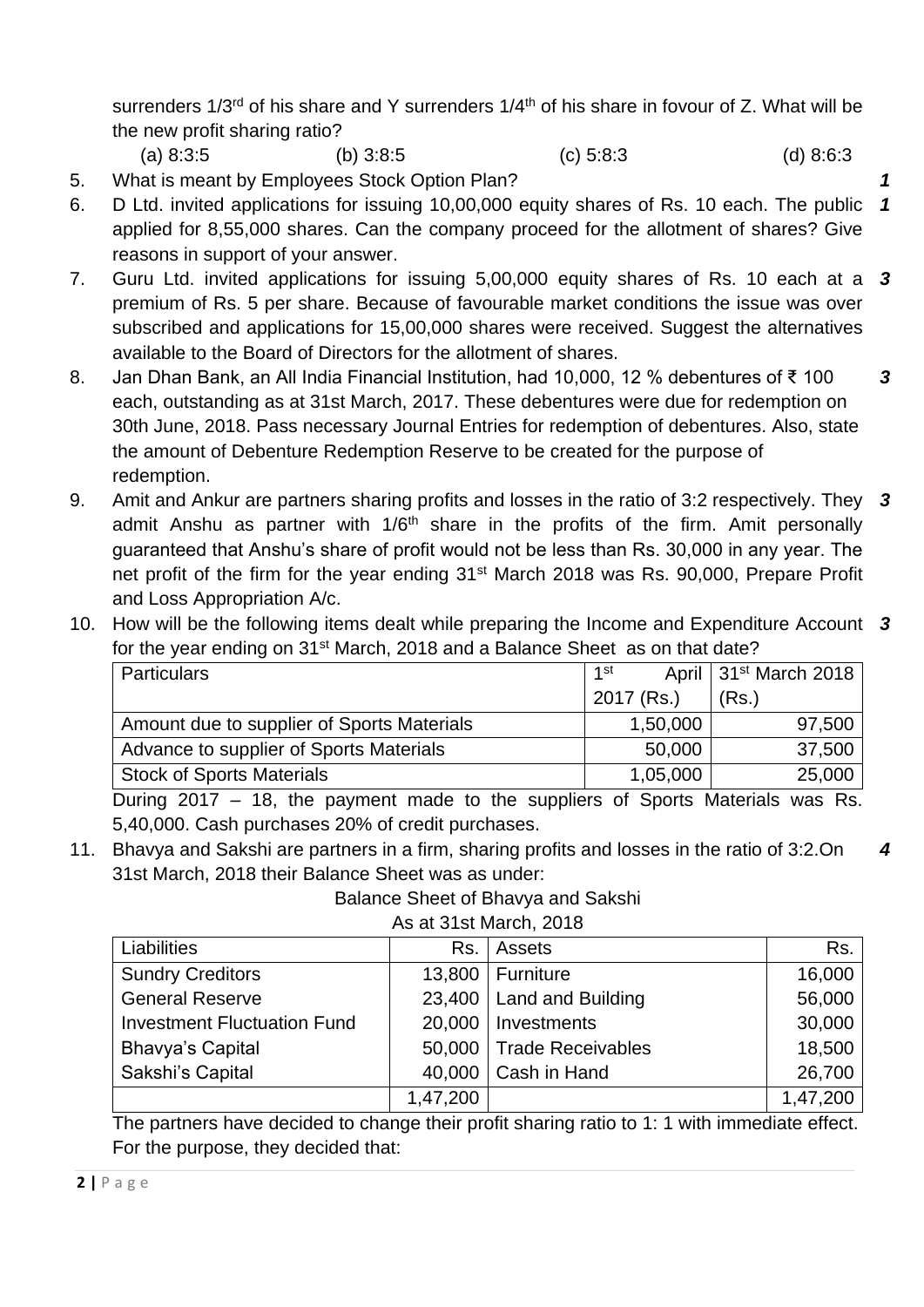a. Investments to be valued at ₹ 25,000

b. Goodwill of the firm valued at ₹ 48,000

c. General Reserve not to be distributed between the partners.

You are required to pass necessary journal entries in the books of the firm. Show workings.

*4*

*6*

12. Dinesh, Alvin and Pramod are partners in a firm sharing profits and losses in the ratio of 5:3:2.Their Balance Sheet as at March 31, 2018 was as follows: -

Balance Sheet of Dinesh, Alvin and Pramod

As at 31st March, 2018

| Liabilities             | Rs.      | Assets                       | Rs.      |
|-------------------------|----------|------------------------------|----------|
| <b>Sundry Creditors</b> | 50,000   | <b>Debtors</b>               | 15,000   |
| <b>General Reserve</b>  | 40,000   | <b>Fixed Assets</b>          | 67,000   |
| <b>Bills Payable</b>    | 10,000   | Investments                  | 40,000   |
| Dinesh's Capital        | 30,000   | <b>Stock</b>                 | 25,500   |
| <b>Alvin's Capital</b>  | 40,000   | Cash in Hand                 | 36,000   |
| Pramod's Capital        | 30,000   | Deferred Revenue Expenditure | 14,000   |
|                         |          | <b>Dinesh's Loan Account</b> | 2,500    |
|                         | 2,00,000 |                              | 2,00,000 |

Dinesh died on July 1, 2018, The executors of Dinesh are entitled to:-

i. His share of goodwill. The total goodwill of the firm valued at ₹75,000.

ii. His share of profit up to his date of death on the basis of actual sales till date of death. Sales for the year ended March 31, 2018 was ₹ 12, 00,000 and profit for the same year was ₹ 2,00,000. Sales shows a growth trend of 20% and percentage of profit earning remains the same.

iii. Investments were sold at par. Half of the amount due to Dinesh was paid to his executors and for the balance, they accepted a Bills Payable. Prepare Dinesh's Capital account to be rendered to his executors.

13. Prepare Income and Expenditure Account from the following particulars of Youth Club, for the year ended on 31st March,2018:

| For the year ended on 31 <sup>st</sup> March, 2018 |            |                                |            |  |
|----------------------------------------------------|------------|--------------------------------|------------|--|
| Receipts                                           | Amount Rs. | Payment                        | Amount Rs. |  |
| Balance b/d                                        | 32,500     | <b>Salaries</b>                | 31,500     |  |
| Subscription                                       | 63,300     | Postage                        | 1,250      |  |
| $2016 - 17:1,500$                                  |            | Rent                           | 9,000      |  |
| $2017 - 18:60,000$                                 |            | <b>Printing and Stationery</b> | 14,000     |  |
| $2018 - 19:1,800$                                  |            | <b>Sports Material</b>         | 11,500     |  |
| Donations (Billiards Table)                        | 90,000     | <b>Miscellaneous Expenses</b>  | 3,100      |  |
| <b>Entrance Fees</b>                               | 1,100      | Furniture                      | 20,000     |  |
| Sale of old magazines                              | 450        | 10% Investment (1.10.2017)     | 70,000     |  |
|                                                    |            | Balance c/d                    | 27,000     |  |
|                                                    | 1,87,350   |                                | 1,87,350   |  |

Receipts and Payments A/c For the year ended on 31<sup>st</sup> March, 2018

Additional Information:

i. Subscription outstanding as at March 31st 2018 ₹ 16,200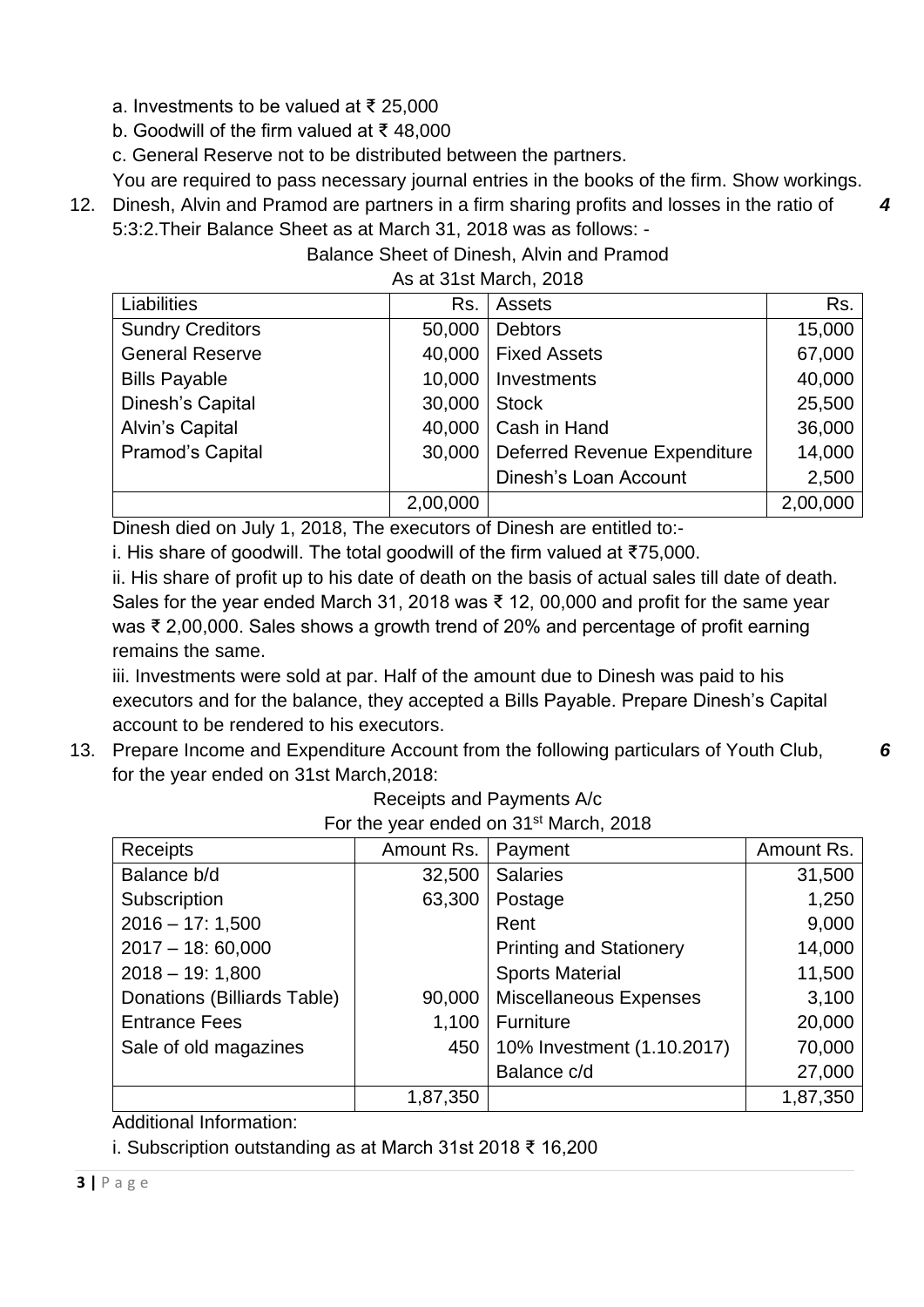ii. ₹ 1200 is still in arrears for the year 2016-17 for subscription

iii. Value of sports material at the beginning and at the end of the year was ₹ 3,000 and ₹ 4,500 respectively.

iv. Depreciation to be provided @ 10% p.a. on furniture.

14. Pradeep and Rajesh were partners in a firm sharing profits and losses in the ratio of 3:2. They decided to dissolve their partnership firm on 31st March, 2018. Pradeep was deputed to realize the assets and to pay off the liabilities. He was paid ₹ 500 as commission for his services. The financial position of the firm on 31st March, 2018 was as follows: Balance Sheet as at 31st March, 2018

| Liabilities                        | Rs.      | <b>Assets</b>            | Rs.      |
|------------------------------------|----------|--------------------------|----------|
| <b>Creditors</b>                   | 40,000   | <b>Building</b>          | 60,000   |
| Mrs. Pradeep's Loan                | 20,000   | Investment               | 15,300   |
| Rajesh's Loan                      | 12,000   | <b>Debtors</b><br>17,000 | 15,000   |
| <b>Investment Fluctuation Fund</b> | 4,000    | Less: Provision<br>2,000 |          |
| Capitals:                          | 42,000   | <b>Bills Receivable</b>  | 18,700   |
| Pradeep 42,000                     |          | <b>Bank</b>              | 3,000    |
| Rajesh 42,000                      |          | Profit and Loss A/c      | 4,000    |
|                                    |          | Goodwill                 | 2,000    |
|                                    | 1,18,000 |                          | 1,18,000 |

Following terms and conditions were agreed upon:

i. Pradeep agreed to pay off his wife's loan.

ii. Half of the debtor's realized ₹ 6,000 and remaining debtors were used to pay off 25% of the creditors.

iii. Investment sold to Rajesh for ₹ 13,500

iv. Building realized ₹ 76,000

v. Remaining creditors were to be paid after two months, they were paid immediately at 10% p.a. discount

vi. Bill receivables were settled at a loss of ₹700

vii. Realization expenses amounted to ₹ 1,250

- Prepare Realization Account.
- 15. Mudit, Sudhir and Uday are partners in a firm sharing profits in the ratio of 3:1:1. Their fixed capital balances are ₹ 4,00,000, ₹ 1,60,000 and ₹1,20,000 respectively.Net profit for the year ended 31st March, 2018 distributed amongst the partners was ₹1,00,000, without taking into account the following adjustments:

a) Interest on capitals @ 2.5% p.a.;

b) Salary to Mudit ₹ 18,000 p.a. and commission to Uday ₹ 12,000

c) Mudit was allowed a commission of 6% of divisible profit after charging such commission.

Pass a rectifying journal entry in the books of the firm. Show workings clearly. OR

The partners of a firm, Alia, Bhanu and Chand distributed the profits for the year ended 31st March, 2017, ₹ 80,000 in the ratio of 3:3:2 without providing for the following adjustments:

*6*

*6*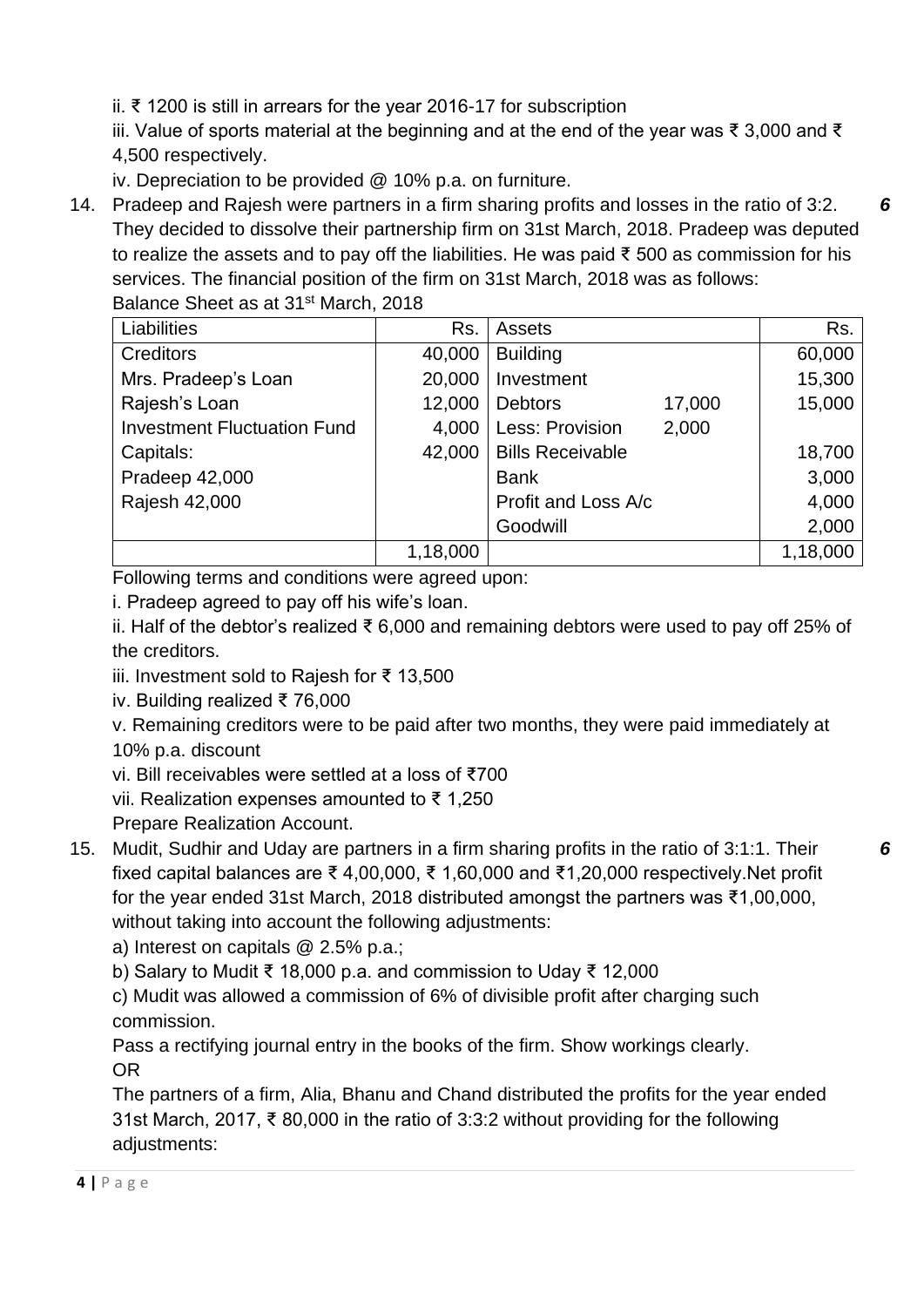a) Alia and Chand were entitled to a salary of ₹ 1,500 each p.a.

b) Bhanu was entitled for a commission of ₹ 4,000

c) Bhanu and Chand had guaranteed a minimum profit of ₹ 35,000 p.a. to Alia any deficiency to borne equally by Bhanu and Chand.

Pass the necessary Journal entry for the above adjustments in the books of the firm. Show workings clearly.

16. Anshika Ltd. issued applications for 2,00,000 equity shares of ₹10 each, at a premium of ₹4 per share. The amount was payable as follows: *8*

On application ₹ 6 (including ₹2 premium)

On allotment ₹ 7 (including ₹2 premium)

Balance on first and final call

Applications for 3,00,000 shares were received. Allotment was made to all the applicants on pro-rata basis. Mehak to whom 400 shares were allotted, failed to pay allotment and call money. Khushboo who had applied for 300 shares failed to pay call money. These shares were forfeited after Final call. 400 of the forfeited shared (including all shares of Khushboo) were reissued @ ₹8 per share as fully paid up. Pass necessary journal entries in the books of Anshika Ltd. for the above transactions by opening calls in arrears and calls in advance account wherever necessary.

OR

Khyati Ltd. issued a prospectus inviting applications for 80,000 equity shares of ₹10 each payable as follows:

₹2 on application

- ₹3 on allotment
- ₹2 on first call
- ₹3 on final call

Applications were received for 1,20,000 equity shares. It was decided to adjust the excess amount received on account of over subscription till allotment only.

Hence allotment was made as under:

(i) To applicants for 20,000 shares – in full

(ii) To applicants for 40,000 shares – 10,000 shares

(iii) To applicants for 60,000 shares – 50,000 shares

Allotment was made and all shareholders except Tammana, who had applied for 2,400 shares out of the group (iii), could not pay allotment money. Her shares were forfeited immediately, after allotment. Another shareholder Chaya ,who was allotted 500 shares out of group (ii), failed to pay first call. 50% of Tamanna's shares were reissued to Satnaam as  $\bar{\xi}$  7 paid up for payment of  $\bar{\xi}$  9 per share.

Pass necessary journal entries in the books of Khyati Ltd. for the above transactions by opening calls in arrears and calls in advance account wherever necessary.

17. Divya, Yasmin and Fatima are partners in a firm, sharing profits and losses in 11:7:2 respectively. The balance sheet of the firm as on 31st March 2018 was as follows: Balance Sheet as at 31.03.2018

| Liabilities             | Rs. | Assets                    |          |
|-------------------------|-----|---------------------------|----------|
| <b>Sundry Creditors</b> |     | 70,000   Factory Building | 7,35,000 |

*8*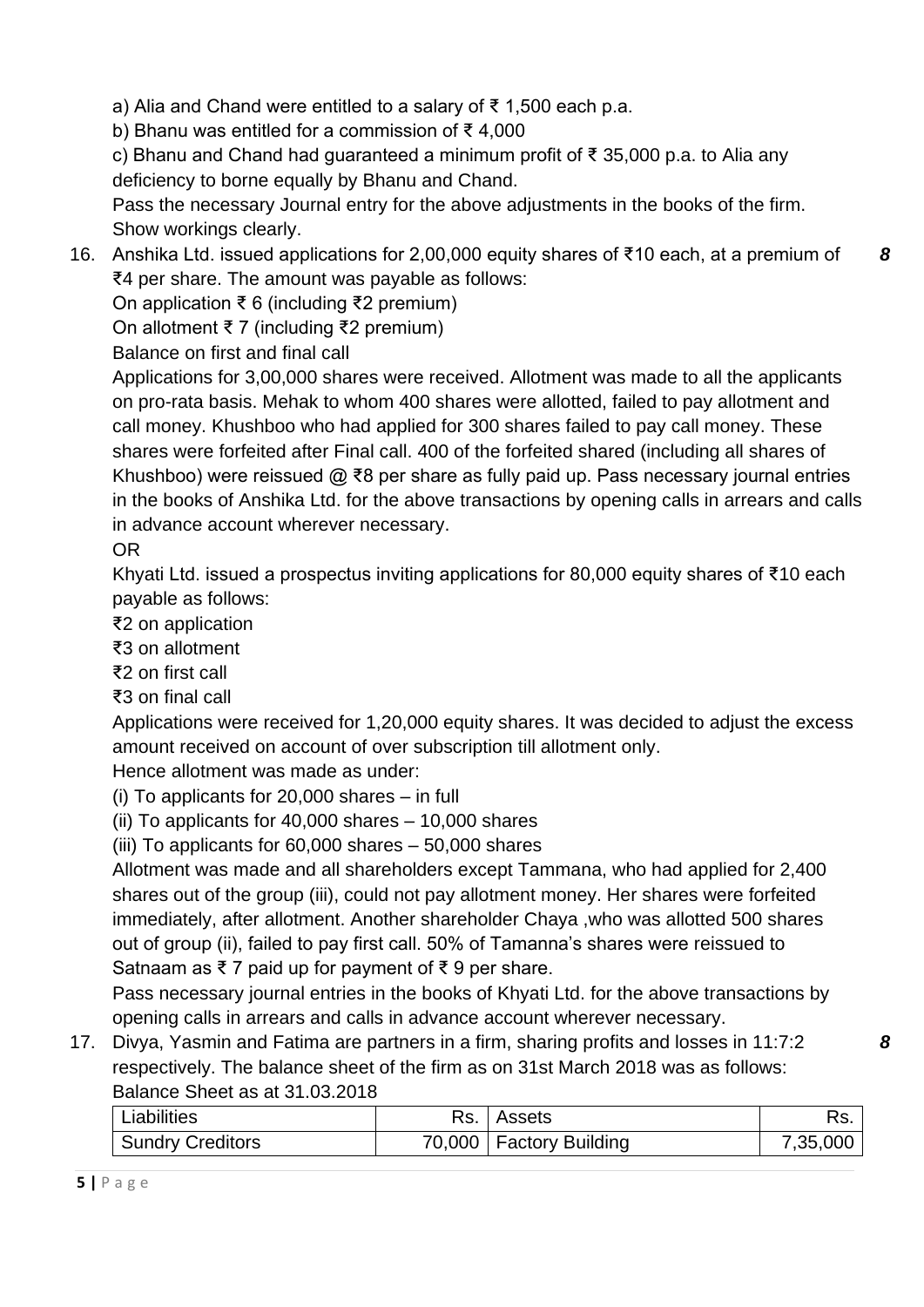| <b>Public Deposits</b>      | 1,19,000  | <b>Plant and Machinery</b> |          | 1,80,000  |
|-----------------------------|-----------|----------------------------|----------|-----------|
| <b>Reserve Fund</b>         | 90,000    | Furniture                  |          | 2,60,000  |
| <b>Outstanding Expenses</b> | 10,000    | <b>Stock</b>               |          | 1,45,000  |
| <b>Capital Accounts</b>     | 13,10,000 | <b>Debtors</b>             | 1,50,000 |           |
| Divya 5,10,000              |           | Less: Provision            | (30,000) | 1,20,000  |
| Yasmin 3,00,000             |           | Cash at Bank               |          | 1,59,000  |
| Fatima 5,00,000             |           |                            |          |           |
|                             | 15,99,000 |                            |          | 15,99,000 |

On 1.4.2018, Aditya is admitted as a partner for one-fifth share in the profits with a capital of ₹4,50,000 and necessary amount for his share of goodwill on the following terms:

i. Furniture of ₹2,40,000 were to be taken over Divya, Yasmin and Fatima equally.

ii. A creditor of ₹ 7,000 not recorded in books to be taken into account.

iii. Goodwill of the firm is to be valued at 2.5 years purchase of average profits. of last two years. The profit of the last three years were:

2015-16 ₹6,00,000; 2016-17 ₹2,00,000; 2017-18 ₹6,00,000

iv. At time of Aditya's admission Yasmin also brought in 50,000 as fresh capital

v. Plant and Machinery is re-valued to ₹2,00,000 and expenses outstanding were brought down to ₹ 9,000. Prepare Revaluation Account, Partners Capital Account and the balance sheet of the reconstituted firm.

### OR

The Balance Sheet of Adil, Bhavya and Cris as at 31st March 2018 was as under:

| Liabilities                           | Rs.      | Assets           | Rs.      |
|---------------------------------------|----------|------------------|----------|
| <b>Capital Accounts:</b>              |          | <b>Buildings</b> | 1,20,000 |
| Adil                                  | 40,000   | Motor Car        | 18,000   |
| Bhavya                                | 30,000   | <b>Stock</b>     | 20,000   |
| Cris                                  | 20,000   | Investments      | 20,000   |
| <b>General Reserve</b>                | 10,000   | <b>Debtors</b>   | 40,000   |
| <b>Investment Fluctuation Reserve</b> | 7,000    | Cash at Bank     | 12,000   |
| <b>Sundry Creditors</b>               | 1,23,000 |                  |          |
|                                       | 2,30,000 |                  | 2,30,000 |

Balance Sheet As at 31.03.2018

The partners share profits in the ratio of 5:3:2. On 1-4-2018, Cris retires from the firm on the following terms and conditions:

i. 20% of the General Reserve is to remain as a reserve for bad and doubtful debts ii. Motor car is to be reduced by 5%

iii. Stock is to be revalued at ₹ 17,500 and investment to be re-valued at ₹ 18,000

iv. Goodwill is to be valued at 3 years' purchase of the average profits of last 4 years. Profits of the last four years were:

2014-15 ₹13,000; 2015-16 ₹11,000; 2016-17 ₹16,000 and 2017-18 ₹24,000

Cris was paid in full. Adil and Bhavya borrowed the necessary amount from the Bank on the security of Building to pay off Cris.

Pass necessary journal entries.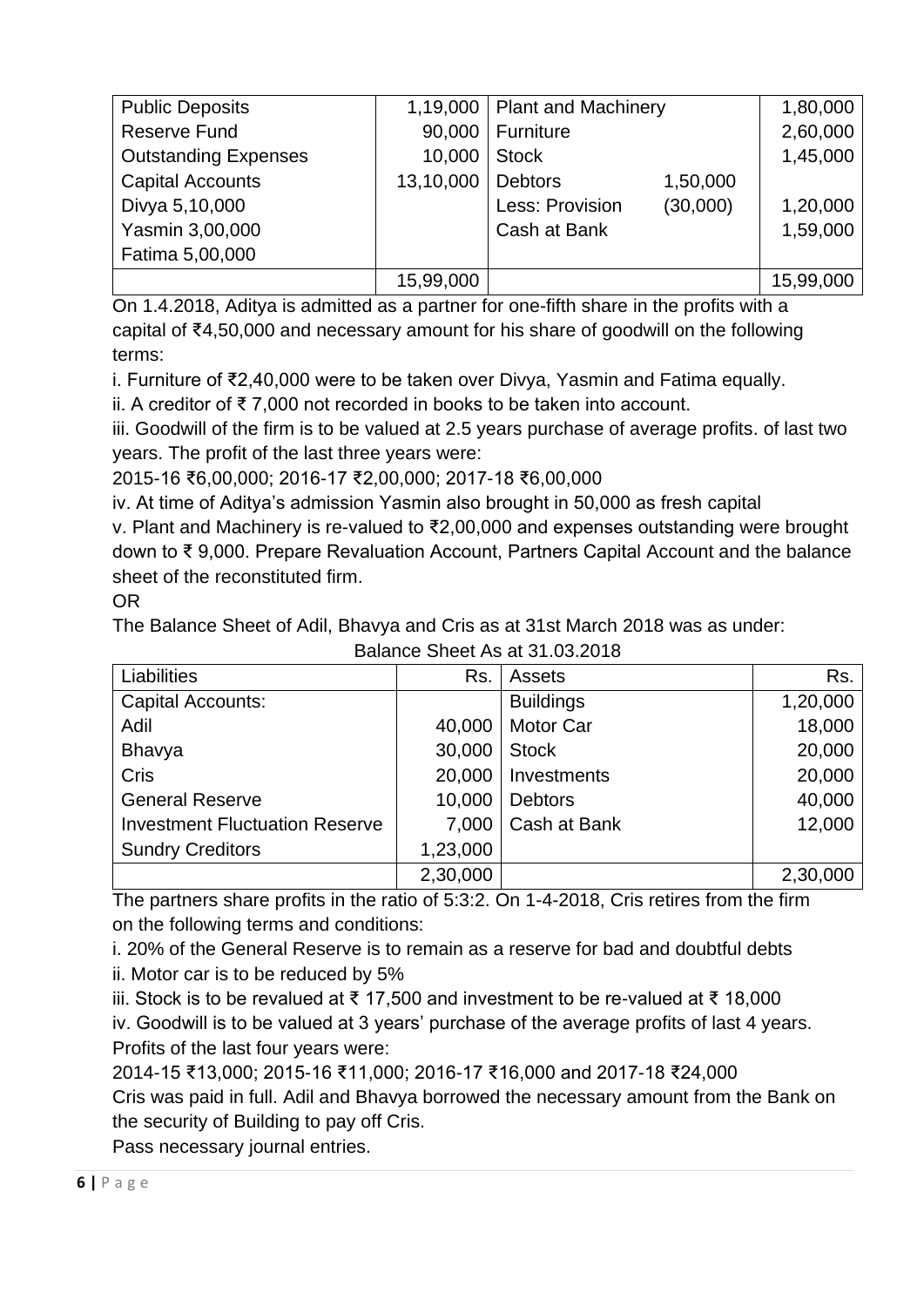## **PART – B**

## **(Financial Statement Analysis)**

|     | 18. Under which type of activity will you classify 'Rent received' while preparing cash flow<br>statement? |   |
|-----|------------------------------------------------------------------------------------------------------------|---|
| 19. | State any one advantage of preparing Cash Flow Statement.                                                  |   |
| 20. | Under which major heads and subheads of the Balance Sheet of a company, will the                           |   |
|     | following items be shown:-                                                                                 |   |
|     | i) Loose Tools                                                                                             |   |
|     | ii) Retirement Benefits Payable to employees                                                               |   |
|     | iii) Patents                                                                                               |   |
|     | iv) Interest on Calls in Advance                                                                           |   |
| 21. | Calculate amount of Opening Trade Receivables and Closing Trade Receivables from the                       | 4 |
|     | following figures:                                                                                         |   |
|     | Trade Receivables Turnover Ratio<br>5 times                                                                |   |

| 5 times      |
|--------------|
| Rs. 8,00,000 |
| 20%          |
|              |
|              |
|              |

OR

| From the following data, calculate Current Ratio and Liquid Ratio |            |
|-------------------------------------------------------------------|------------|
| <b>Liquid Assets</b>                                              | Rs. 75,000 |
| Inventories (Include loose tools of Rs. 20,000)                   | Rs. 35,000 |
| <b>Prepaid Expenses</b>                                           | Rs. 10,000 |
| <b>Working Capital</b>                                            | Rs. 60,000 |
| From the following Polance Cheet of D Ltd. Drepare a Common C     |            |

22. From the following Balance Sheet of R Ltd., Prepare a Common Size Statement

Balance Sheet As at 31st March, 2018.

*4*

| <b>Particulars</b>             | <b>Note</b> | 2017-18 (Rs) | 2016 - 17 (Rs) |
|--------------------------------|-------------|--------------|----------------|
|                                | No.         |              |                |
| <b>Equity and Liabilities:</b> |             |              |                |
| (1) Shareholders' funds:       |             |              |                |
| (a) Equity Share Capital       |             | 2,50,000     | 2,00,000       |
| (b) Reserves and Surplus       |             | 80,000       | 60,000         |
| (2) Current Liabilities        |             | 70,000       | 40,000         |
| Total                          |             | 4,00,000     | 3,00,000       |
| Ⅱ.<br>Assets:                  |             |              |                |
| (1) Non-Current Assets:        |             |              |                |
| (a) Fixed Assets               |             |              |                |
| <b>Tangible Assets</b>         |             | 1,60,000     | 1,20,000       |
| Intangible Assets              |             | 20,000       | 30,000         |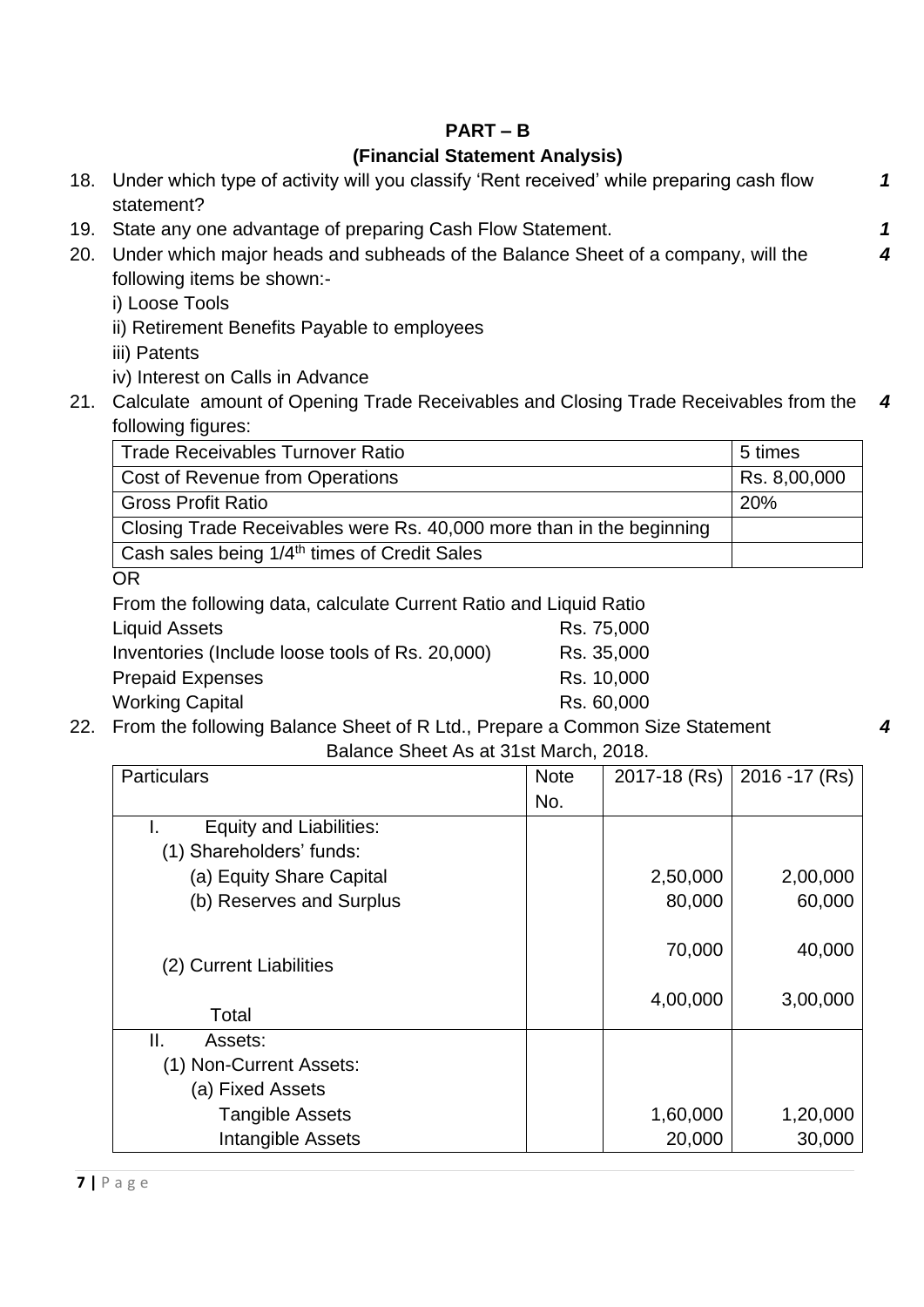| (2) Current Assets:           |          |          |
|-------------------------------|----------|----------|
| (a) Inventory                 | 80,000   | 30,000   |
| (b) Trade Receivables         | 1,20,000 | 1,00,000 |
| (c) Cash and Cash Equivalents | 20,000   | 20,000   |
|                               |          |          |
| Total                         | 4,00,000 | 3,00,000 |
|                               |          |          |

*6*

23. From the following Balance Sheets of Vishwa Ltd., prepare Cash Flow Statement as per AS – 3 (revised) for the year ending 31<sup>st</sup> March, 2018

| <b>Particulars</b>          |                                | <b>Note</b> | 31.03.2018       | (Rs)   | 31.03.2017 (Rs)  |
|-----------------------------|--------------------------------|-------------|------------------|--------|------------------|
|                             |                                | No.         |                  |        |                  |
| I.                          | <b>Equity and Liabilities:</b> |             |                  |        |                  |
| 1. Shareholders' funds:     |                                |             |                  |        |                  |
|                             | (a) Equity Share Capital       |             | 1,02,000         |        | 84,000           |
|                             | (b) Reserves and Surplus       |             | 36,000           |        | 22,560           |
| 2. Non-current Liabilities: |                                |             |                  |        |                  |
|                             | Long Term Borrowings           |             | 60,000           |        | 48,000           |
| 3. Current Liabilities:     |                                |             |                  |        |                  |
|                             | (a) Short Term Borrowings      |             |                  | 10,000 | 5,000            |
| (b) Trade Payables          |                                |             |                  | 28,800 | 36,000           |
|                             | (c) Short Term Provisions      |             |                  | 16,800 | 18,000           |
|                             | Total                          |             | 2,53,600         |        | 2,13,560         |
| II.<br>Assets:              |                                |             |                  |        |                  |
|                             | 1. Non-Current Assets:         |             |                  |        |                  |
| (a)Fixed Assets             |                                |             |                  |        |                  |
|                             | <b>Tangible Assets</b>         |             | 1,18,800         |        | 1,32,000         |
| 2. Current Assets:          |                                |             |                  |        |                  |
| (a) Inventories             |                                |             | 61,800           |        | 45,600           |
| (b) Trade Receivables       |                                |             | 33,600           |        | 27,600           |
|                             | (c) Cash and Cash Equivalents  | 39,400      |                  | 8,360  |                  |
| Total                       |                                |             | 2,53,600         |        | 2,13,560         |
| Notes to Accounts:          |                                |             |                  |        |                  |
| Note No.                    | <b>Particulars</b>             |             | 31.03.2018 (Rs.) |        | 31.03.2017 (Rs.) |
| 1                           | Reserve and Surnlus            |             |                  |        |                  |

| Note No. | <b>Particulars</b>         | 31.03.2018 (Rs.) | 31.03.2017 (Rs.) |
|----------|----------------------------|------------------|------------------|
|          | <b>Reserve and Surplus</b> |                  |                  |
|          | Balance in statement of    | 15,600           | 5,760            |
|          | <b>Profit and Loss</b>     |                  |                  |
|          | <b>General Reserve</b>     | 20,400           | 16,800           |
|          |                            | 36,000           | 22,560           |
| 2        | Long Term Borrowings       |                  |                  |
|          | 10% Debentures             | 60,000           | 48,000           |